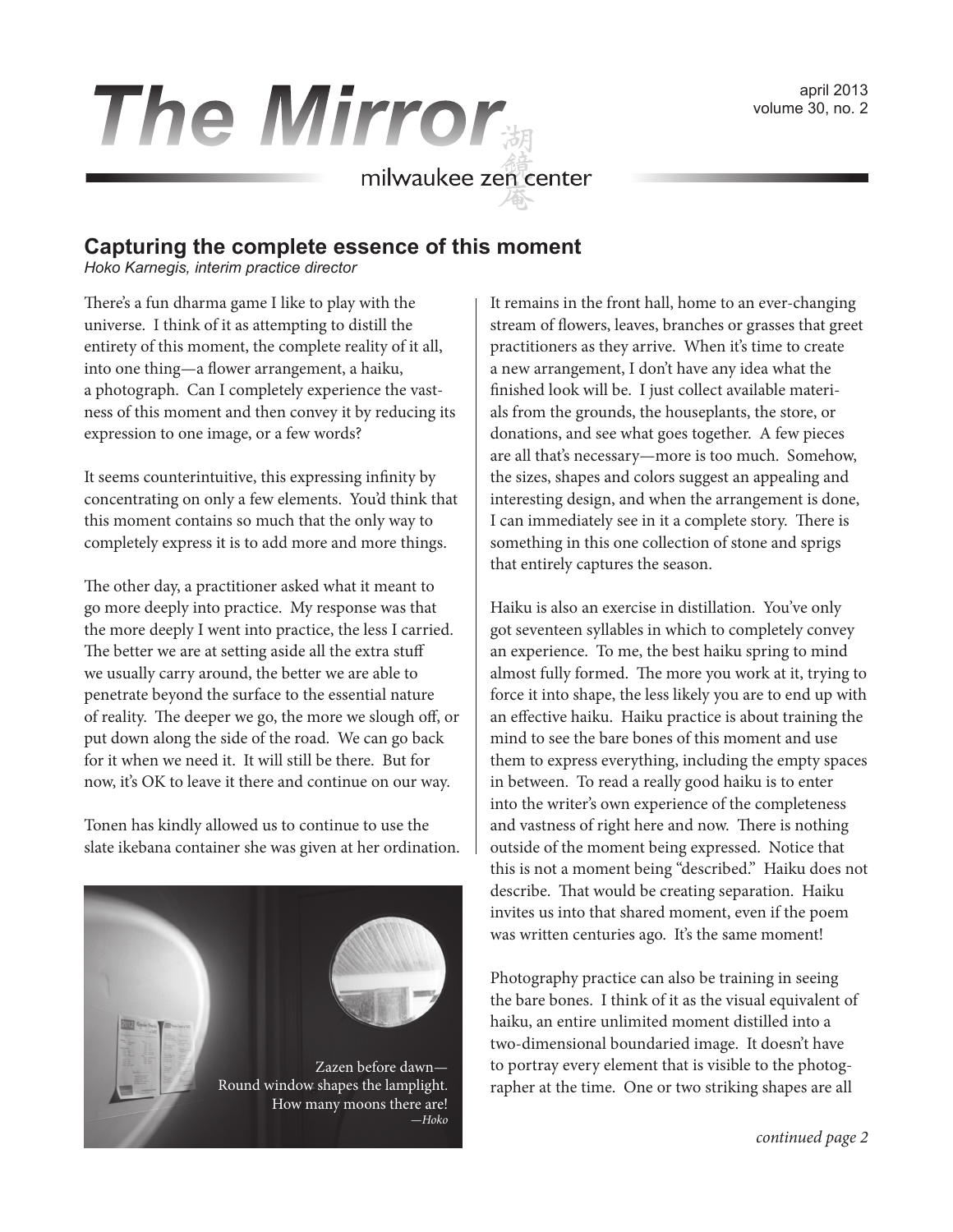# *Why don't I recognize my true self?*

*Tonen O'Connor, resident priest emerita*

When I look in the mirror in the morning, who do I see? Is the mirror reflecting my true self?

When I look in the mirror, I see an older woman with white hair and white skin. But if someone makes sweeping generalizations about old people, women or white people, I bristle instinctively, because I know I'm more complicated than that. My self is more complicated than that.

Yet when, as Dogen says, we "study the self," most of us don't go beyond the bubble of a description of perceived experiences within which I am the star. I am my memories, my education, my likes and dislikes, my fears. Yet the Buddha asks me to go further—to examine the *source* of the memories, fears, etc. If I do this honestly and accurately, I realize they



Complete essence *from page 1*

that's needed to open the portal to us and allow us to slip into the space with him or her.

Seeing in this way is not about interpretation or personal expression. Direct seeing and direct expression are not the mental gymnastics of the small self. They require setting aside the small self and engaging wholeheartedly and fearlessly in this moment, without the slightest barrier.

The first challenge is to make possible pure experiencing. The second is to make possible pure expressing. For this reason, practice is endless. Even when we have some insight into the nature of reality, we can't necessarily express that understanding. Until we can fully offer it back to the universe as bodhisattvas, we have further training and practice to do.

When a few well-chosen words or shapes come together, they have the power to make us see things in new ways. In their simplicity, they compel us to see deeply because there's nowhere else to go.

all exist because of other things: people, events, times, contexts. In short, although I certainly have a sense of "self," it turns out to be primarily a response to what is happening around it. It is the result of its response to those things with which it comes into contact. Different response, different person. And although I have the illusion that I live in a state of isolated self-determination, this is just that—an illusion. My "self" is both the result of and a participant in the goings-on of a world that is inextricably connected to this "me."

So to follow the Buddha Way, we discard this limited self and allow our self to be verified by all things, dropping off the illusion of our distinction from the bodies and minds of others. Sounds pretty grand, doesn't it? We are all ONE! But wait a minute—we're so different. You don't look like me, don't think like me, don't live where I do. I don't know you, and I fear you.

From a Buddhist perspective, this is the great conundrum of our lives: we are simultaneously one vast living organism and one distinct living person. And we are vastly more comfortable with those whom we perceive to be, in at least a surface way, like ourselves.

There are powerful barriers to recognizing that we and others share the same universal "self." It can be hard work to overcome our instinctive reactions to those who don't look, speak or live like we do and, let's face it—we're lazy. We talk passionately about the need to overcome racism, but we know almost no one who is not of our race. We talk about "reaching out to others" without understanding that this very phrase implies a huge gap between the "me" who is reaching out and the "you" over there. It is this gap that Buddhist teachings say is an illusion, because the perceived gap itself influences who we are. Our sense of separation creates our mode of being.

The vital question is: can we learn to enjoy rather than fear our differences and face the astonishing fullness of a life together? Our teachings say that we are "not one, not two," our oneness decorated, made interesting by our twoness. Our lives are richer when we let go of our illusory little self and become verified by all things. To be verified, we must lose our fear of the "other," the one who is in actuality the completion of our true self.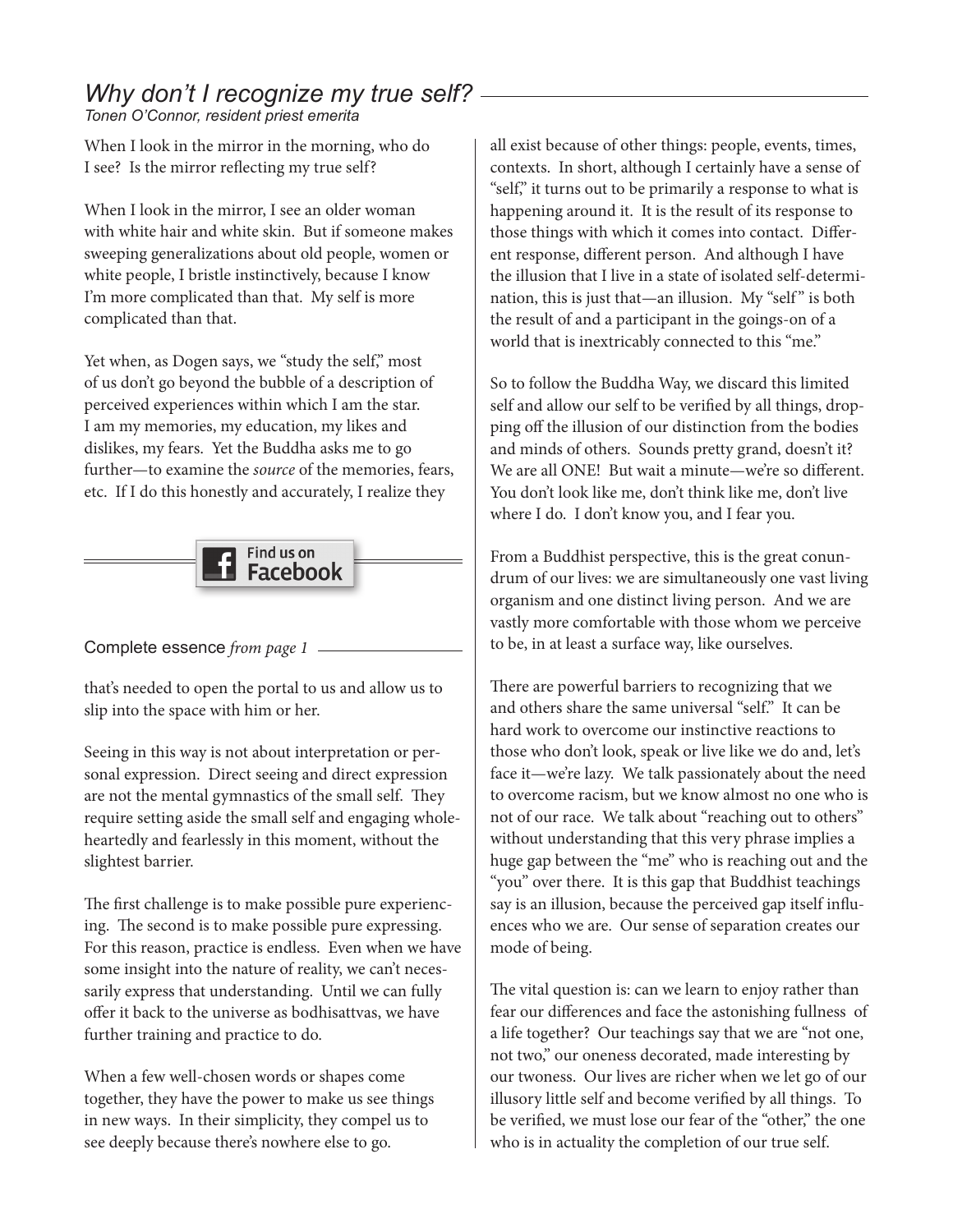#### *From the President Kevin Kostick*

As the new Board President, I would like to thank you for your support as I assume this new role. And on behalf of the whole Board, we would like to extend our gratitude to the sangha for allowing us to take on the leadership here at Milwaukee Zen Center. We are grateful for the help received from the previous Board during our transition.

I am seeing more of what systems are in place as we move into a time where succession of the position of priest/teacher is quite important. There are several other concerns we will be addressing as well.

Let's consider the workings of the sangha and that of a watch. Where each gear performs its role, it acts upon other components and, in turn, causes other parts to respond. Can the membership part influence the financial aspect of sustainability? What effect would it have on the facilities? On communication and frequency of the newsletter? On practice? And will this turning of various parts be created by more sangha members volunteering?

These are the overlapping systems at which we are looking. Inner workings are not always seen—just the result of knowing what time it is. Yet, the dynamic is that it all happens simultaneously with the outward signs and internal movement. Let's see if we can, as your new Board, evaluate these parts and influence them to work efficiently to ensure we all are good stewards of our practice.

## Board of Directors

- *2013-2014 fiscal year*
- Kevin Kostick, *president* Tonen O'Connor, *vice president* Pete Tofte, *treasurer*
- Ted Weber, *treasurer-elect*
- Mary Bernau-Eigen, *secretary*
- Les Morris

#### *Registration is now open!*

Great Sky Sesshin, *August 10-17 Hokyoji Zen Practice Community*

This popular annual Soto Zen style sesshin draws together teachers and practitioners for seven days of deepening their understanding of the dharma under the extraordinary great sky of Hokyoji.

Teachers this year include Tonen and Hoko from MZC, Hoko's dharma brother Shoryu Bradley from Gyobutsuji in Arkansas, Zuiko Redding from Cedar Rapids Zen Center, and Dokai Georgesen from Hokyoji.

The text and theme for this year's sesshin is the *Jijuyû Zanmai* (Samadhi of Self Receiving Its Function) section of Dôgen's *Bendôwa* (The Wholehearted Way). For complete information or to register, visit our website.

#### *This newsletter does look a little different* . . .

In an effort to make the best use of our limited resources, we've gone to a black and white publication. But while we've taken out the colored ink, we've added more dharma content. These days, many folks are visiting our website for the events calendar, and our Facebook page for the latest information about happenings at MZC. That means this "newsletter" can begin to carry less news and more teachings. With a new name, a bit of a new look, and a new focus for its content, it will also become a quarterly, rather than bi-monthly, publication. Look for it in your mailbox in January, April, July, and October of each year.

If you do find that this publication is a useful part of your practice life, please help us continue to make it available with your financial support. It will keep coming to you regardless of your ability to give . . . but your help in defraying the costs of printing and mailing will be most appreciated. You may donate online at our website, or put your check in the mail. *Thank you!*